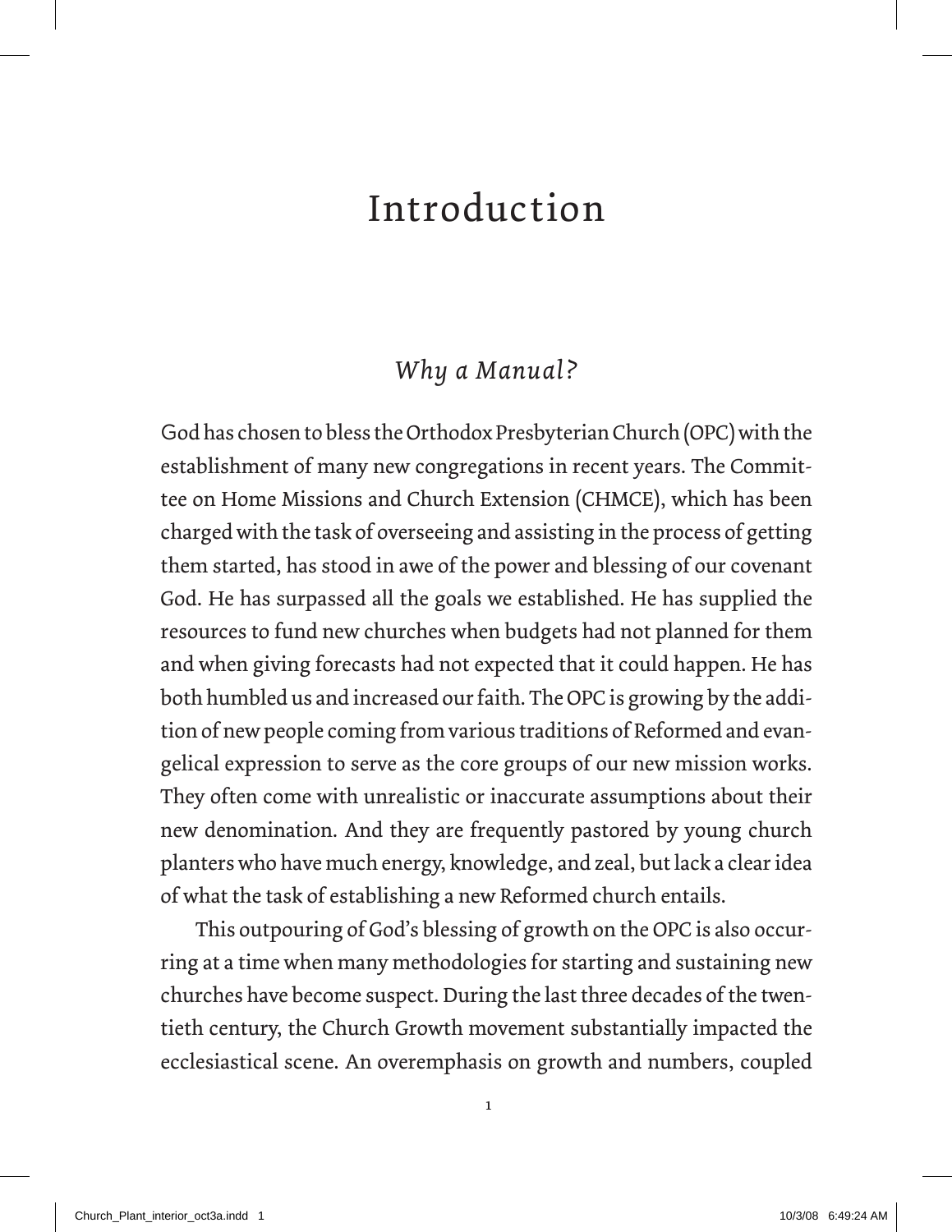with what seems to be the advocacy of sociological rather than Biblical principles, has left the Reformed community in sharp disagreement with much of contemporary church practice. In addition, because the Church

The OPC is growing by the addition of new people coming from various traditions of Reformed and evangelical expression to serve as the core groups of our new mission works.

Growth movement identifies church planting as the most effective means of evangelism, the whole process of establishing new churches has become suspect within the Reformed community. Is church planting

merely a means to an end? Is the establishment of new churches just another Church Growth methodology? Decidedly not! But what then are the correct principles and the appropriate methodologies for Orthodox Presbyterians to follow? This manual will attempt to answer these questions.

As the number of our new churches increases, it has become clear that a general knowledge among us of the skills, practices, and competencies required to establish a new Reformed congregation has been overestimated. Our home missions committees, our regional home missionaries, and CHMCE have expressed a common desire for a practical manual to put in the hands of those who are involved in doing the work. The request has come for a document which articulates sound ecclesiastical attitudes and practices and which reviews accepted and time-tested methods for establishing new congregations. So this manual is intended to tell you what you need to know and do as an organizing pastor, as an overseeing elder, or as a member of a presbytery home missions committee working to establish a congregation that will be committed to the standards of doctrine, government, discipline, and worship of the OPC.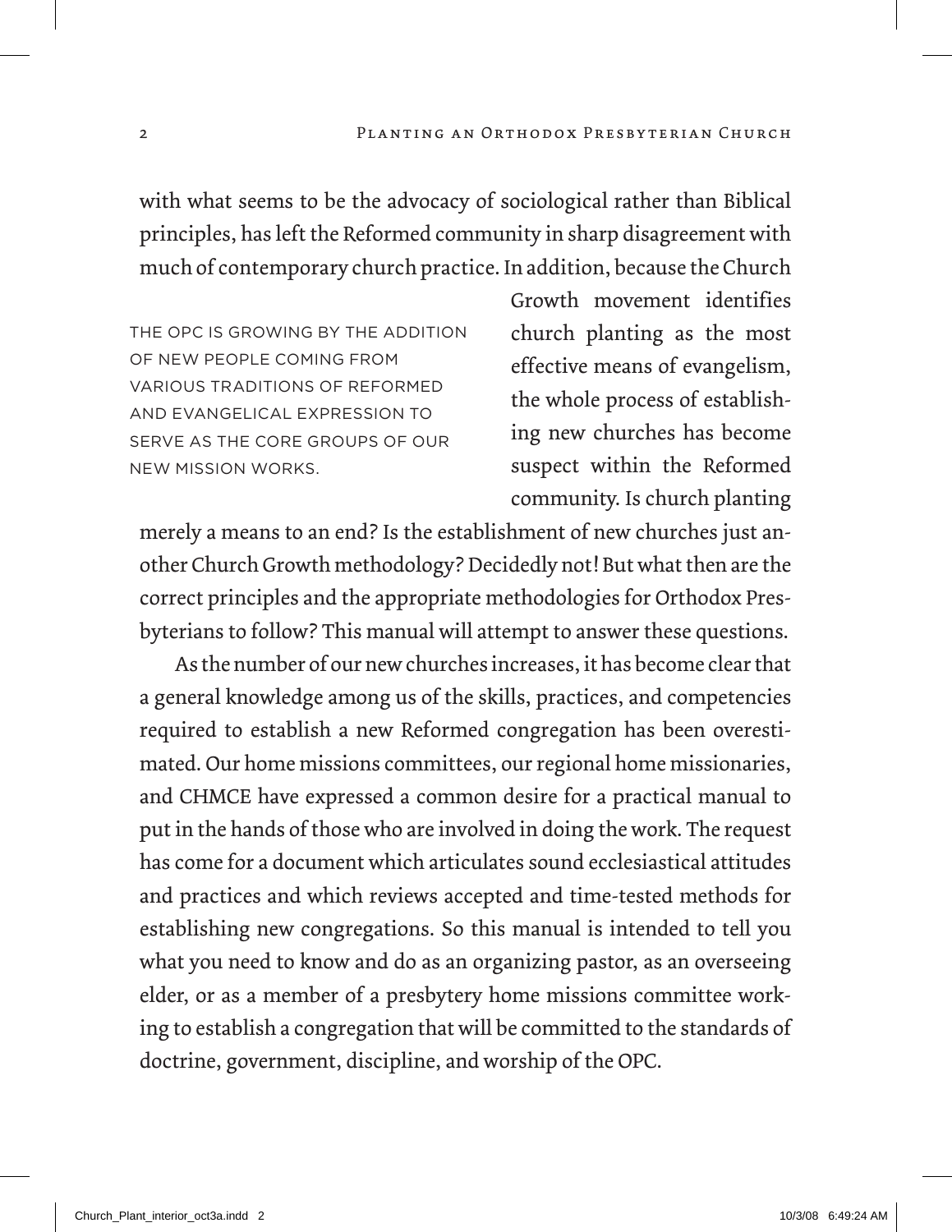## *This Manual Will Be for Establishing Presbyterian and Reformed Churches*

In producing this manual, the Committee on Home Missions and Church Extension has made a choice about its focus. Rather than serving as a general study of church planting, this manual will be about starting Orthodox Presbyterian (OP) churches. While that focus may appear to limit its audience, the Committee believes that Christ's Church is best served by one of its branches being very specific about the principles, policies, and procedures which govern its church planting activities.

Two terms which will be used throughout the following pages need careful clarification at the outset: *Presbyterian* and *Reformed.* In these pages, these terms do not refer to the historic and geographical identities of two ecclesiastical expressions of Calvinism, one from Scotland and the other from the European continent. Nor are they to be understood as synonyms for each other. Rather, the term *Presbyterian* will consistently refer to the governmental structure and the connectional nature of a church, while the term *Reformed* will refer to a church's doctrinal commitments and its way of approaching the Scriptures and all of life.

This manual also makes several important underlying assumptions about the process of planting Presbyterian and Reformed churches.

The first assumption is that Presbyterian churches work differently from other types of Protestant churches. They are ruled collectively by a group of elders, rather than by a single, visionary pastor/leader. That joint rule and oversight by a session also means that the congregation does not see itself as setting the agenda for its own ministry, nor does it necessarily follow the vision of a single leader. And the connectional nature of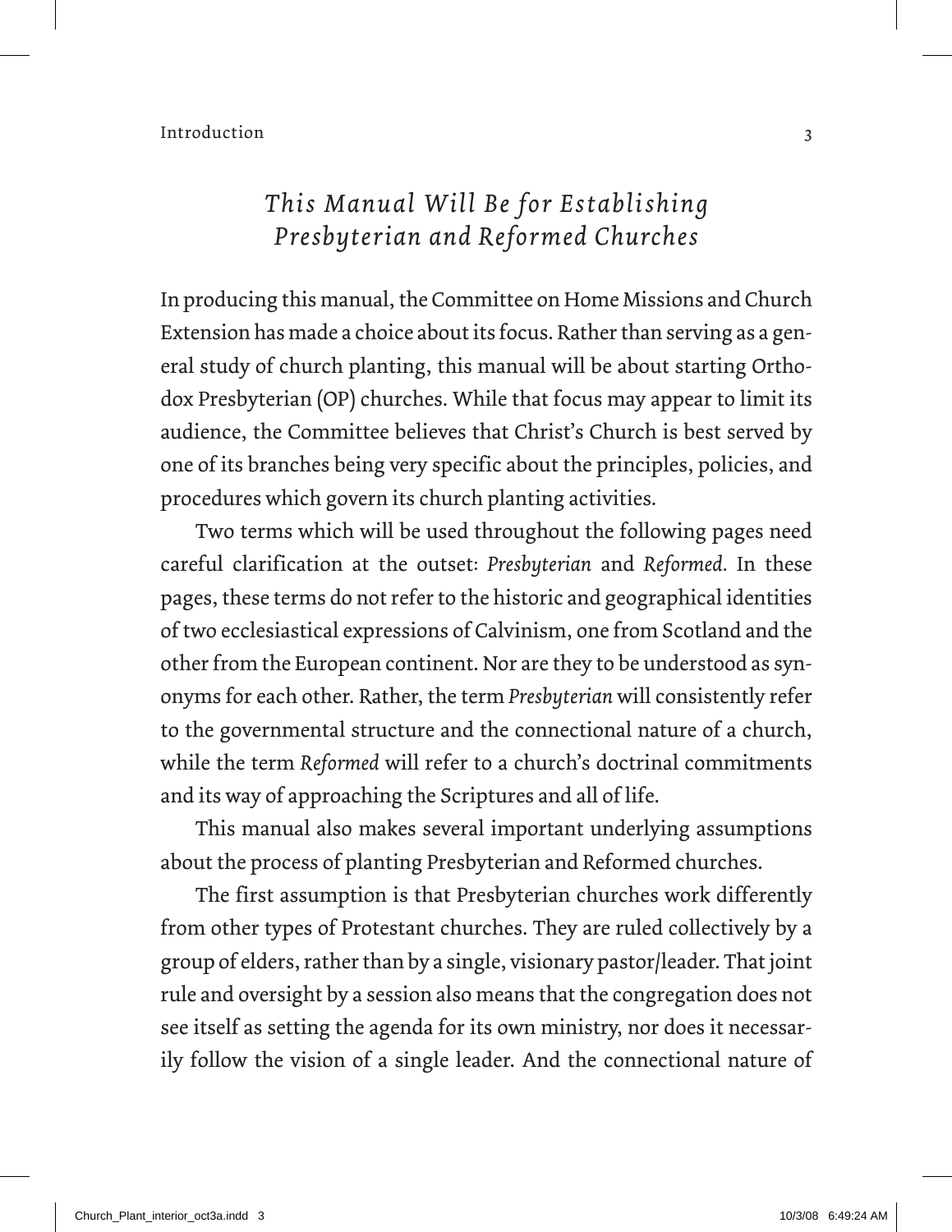Presbyterian churches, with their graded systems of review and control, means that neither strong, assertive leaders nor outside "experts" will be able to make significant changes in the ministry of a congregation without the concurrence of a number of ministers and elders who mutually share responsibility for the well-being of that local church.

This means that those who are involved in establishing Presbyterian churches should be warned that the majority of church planting materials available today are written from a nonconnectional perspective. Such materials view each local church as an independent entity which chooses its own structure and purpose and is headed by a strong, natural leader. They advocate leadership models based on the assumption of a general lack of interest in, or importance of, the governmental structure of the church. If the principles and methods of such materials are followed indiscriminately while attempting to start a Presbyterian church, those involved will almost certainly find themselves in conflict with some of the basic Biblical foundations on which they are working to establish the church.

The second assumption this manual makes is that Reformed churches think differently from other Protestant churches. They hold to strong sets of confessional beliefs, which determine much of the outworking of their ministries. They also see themselves fitting within a long, rich history of the Church, rather than developing something new from scratch. Their Reformed commitments also demand a depth and fullness of ministry that touches all of life.

Those who are involved in establishing Reformed churches should be aware that most church planting materials available today are written with the assumption that a new church must, over time, create its own statement of beliefs and commitments. Many such materials also assume that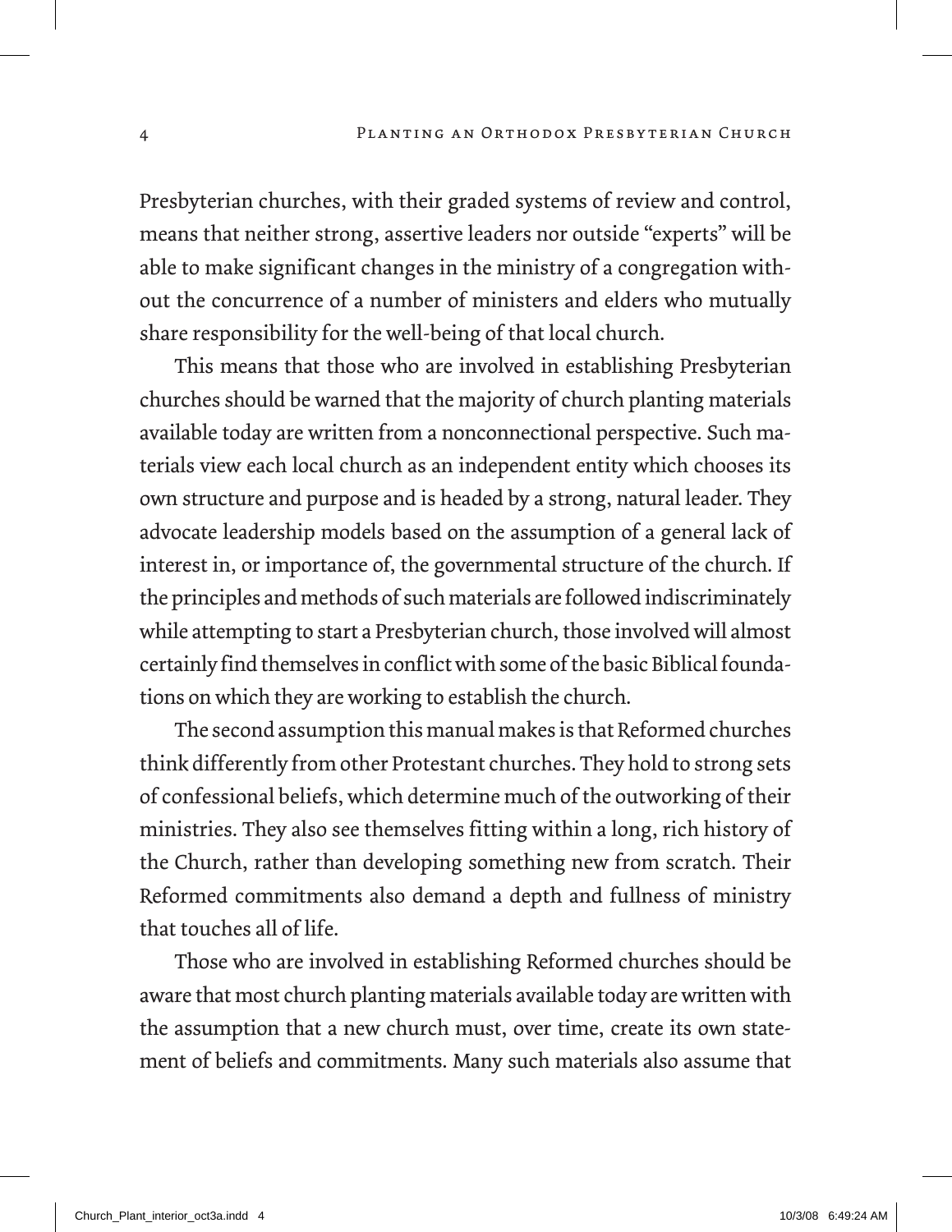doctrinal beliefs do not play a significant role in the planting and development of a new church. And some of these materials go so far as to suggest that a congregation's strong commitment to a set of doctrinal beliefs is an impediment to its growth and outreach as a church. If concepts and methodologies garnered from such materials are indiscriminately employed while attempting to plant a self-consciously Reformed church, those involved often become frustrated and angered. They discover that the methodologies employed and the ministries that result often conflict with their system of belief and their ways of thinking about the Scriptures.

The third assumption this manual makes about the process of planting Presbyterian and Reformed churches is that the emphases with which a church is begun determine how it will believe and function in the future. If we want our new OP churches to be Presbyterian in structure and government, it is imperative that when we begin them, we provide them with a group of competent and caring elders who will take the time and have the energy to shepherd and oversee them. If we want them to be Reformed in their doctrinal commitments, it is important that means and methods are devised to ensure that they hear doctrinal preaching and confessional references from the pulpit and that such matters as catechetical instruction are a part of their ministries from the earliest days.

Finally, this manual will unfold around the assumption that the way in which God has seen fit to expand the OPC and increase the number of its congregations will continue to be the normal method employed by us in our church planting efforts. For more than a decade, that method has been that a group of committed believers is raised up by the efforts of a regional home missionary, or by the efforts of a local pastor along with his session and his congregation, or even by divine intervention